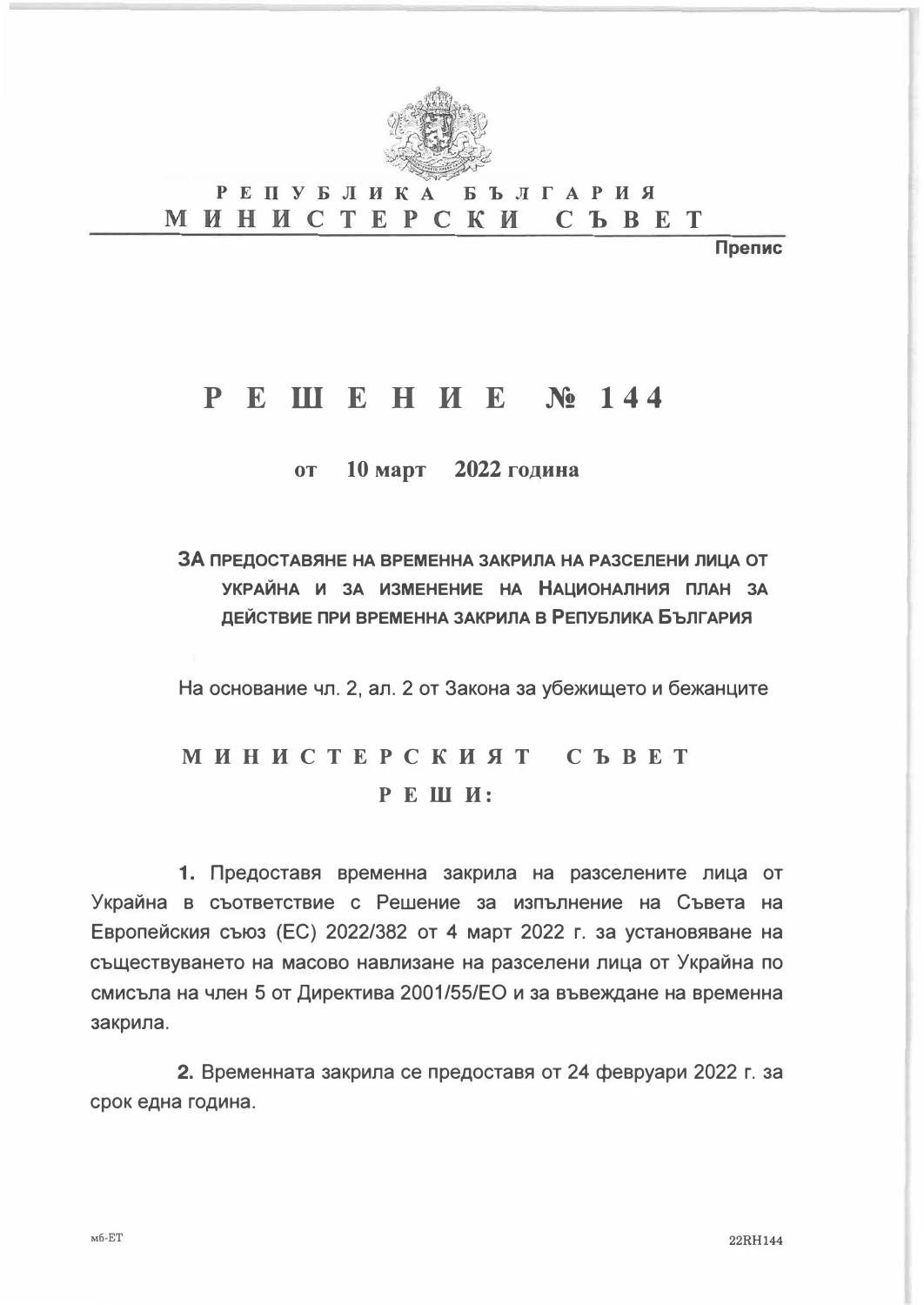3. Лицата с чуждо гражданство или без гражданство, напуснали Украйна в резултат на военните действия и влезли и останали на територията на Република България, получават временна закрила считано от 24 февруари 2022 г. до изричното им волеизявление за ползване на временна закрила, но не по-късно от 31 март 2022 г.

4. Приложение № 5 от Националния план за действие при временна закрила в Република България, приет с Решение № 506 на Министерския съвет от 2011 г., се изменя съгласно приложението.

ЗА МИНИСТЪР-ПРЕДСЕДАТЕЛ: /п/ Калина Константинова

ГЛАВЕН СЕКРЕТАР НА МИНИСТЕРСКИЯ СЪВЕТ: /п/ Красимир Божанов

Вярно,

ДИРЕКТОР НА ДИРЕКЦИЯ "ПРАВИТЕЛСТВЕНА КАНЦЕЛАРИЯ":

C.  $\boldsymbol{K}$ **РЕПУБЛИКА БЪЛГАРИЯ** Веселин Даков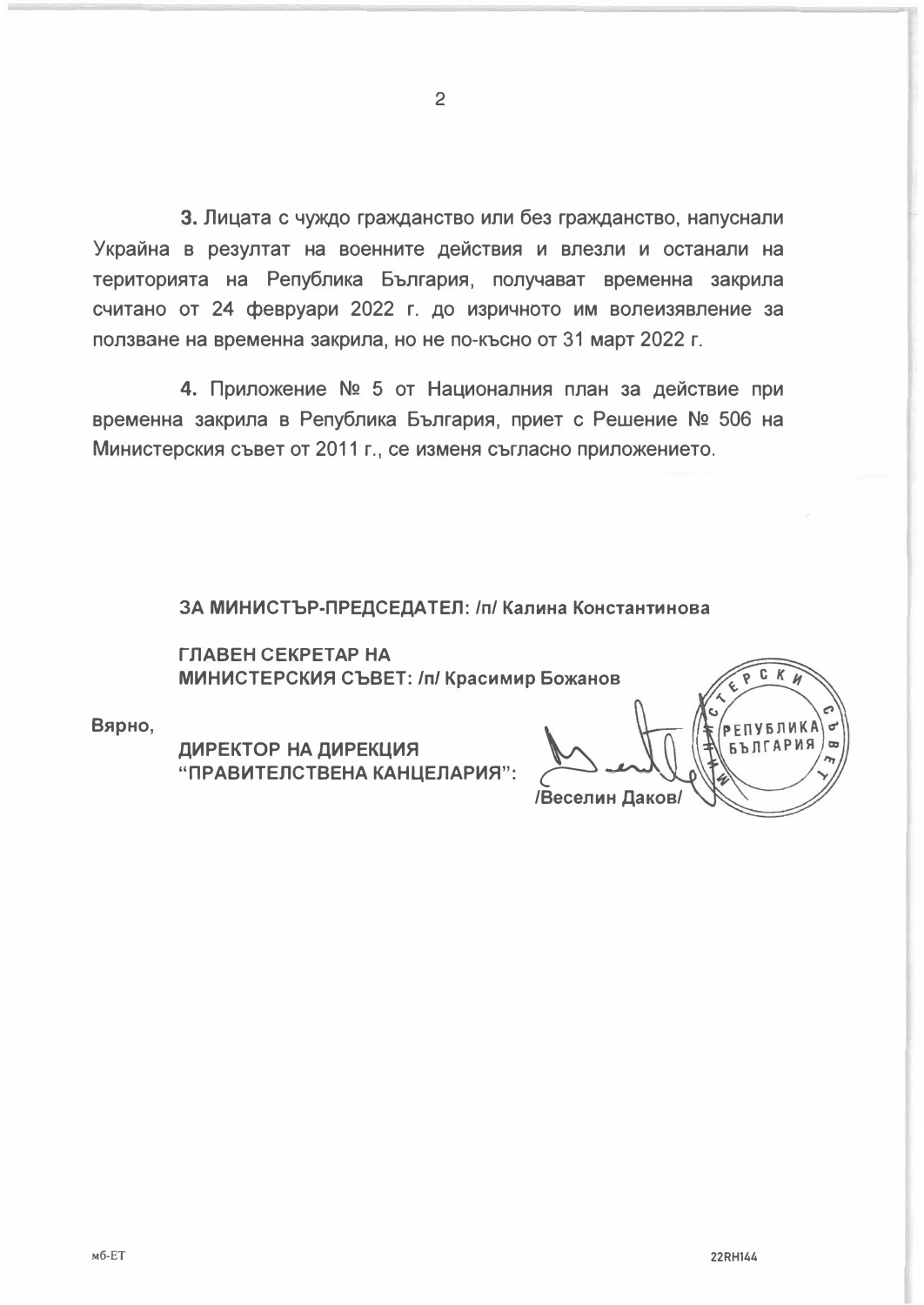### Приложение към т. 4

### Приложение № 5

| Пост                     | Дейности                                              | Кадрова<br>обезпеченост | Ресурсна обезпеченост                                    |
|--------------------------|-------------------------------------------------------|-------------------------|----------------------------------------------------------|
| Пост 1 - Граничен        | Облекчен ГК по насоките за граничен контрол към       | ГДГП                    | Командироване на служители на ГДКП от други граници, с   |
| контрол (ГКПП)           | решението на Съвета (EC) 2022/382                     | ДФ (преводач)           | цел осигуряване допълнителен капацитет от служители в    |
|                          |                                                       |                         | режим 24х7                                               |
| Пост 2 - Буферна зона за | • (3) Посрещане от доброволци                         | ДФ/БЧК                  | • (3) Химически тоалетни                                 |
| посрещане                | • (3) Дежурен лекар за спешни случаи                  | НПО/доброволци          | • (3) Външно и вътрешно осветление тоалетни              |
|                          | • (О) Предоставяне на пакети с храна, вода и топли    | <b>MBP</b>              | • (3) WiFi за локална мрежа и за интернет                |
|                          | напитки                                               |                         | • (3) Отоплени палатки 3х6 метра с под                   |
|                          | • (О) Предоставяне на хигиенни пакети                 |                         | • (3) Вътрешно осветление                                |
|                          | • (3) Предоставяне на информационни брошури           |                         | $(3)$ Столове                                            |
|                          | • (О) Осигуряване на преглед/помощ от медицинско      |                         | $(3)$ Маси                                               |
|                          | лице                                                  |                         | • (3) Разклонители за зарядни точки за тел.              |
|                          | • (О) Осигуряване на легла за почивка / одеяла (за    |                         | • (О) Кушетки / походни легла за хора в лошо             |
|                          | част от хората, които са зле/преуморени)              |                         | здравословно състояние / преумора                        |
|                          | • (3) Осигуряване на химически тоалетни               |                         | $(3)$ Одеяла                                             |
|                          | • (3) Осигуряване на вода и сапун за миене на ръце,   |                         | • (3) Пакети с храна, вода и топли напитки               |
|                          | МИН.                                                  |                         | • (3) Чанти за първа помощ / лекарства за спешни нужди   |
|                          | • (3) Осигуряване на зарядни точки за телефони        |                         | (под контрол на медицинско лице)                         |
|                          | • (3) Скрийнинг за непридружени непълнолетни          |                         | • (О) Хигиенни пакети за възрастни / жени / деца         |
|                          | • (Ж) Осигуряване на интернет и фиксирани мобилни     |                         | $=$ (3) Брошури на UA/RU/EN/BG                           |
|                          | тел.                                                  |                         | • (3) Информационни табла                                |
|                          | • (Ж) Осигуряване на кът/грижа за деца                |                         | • (О) Компютри и фиксирани мобилни телефони за           |
|                          |                                                       |                         | международни обаждания                                   |
|                          |                                                       |                         | • (Ж) Заграден кът за деца                               |
| Пост 3 - Регистрация     | • (3) Поканване и придружаване от Пост 2 до Пост 3    | <b>MBP</b>              | • (3) Фургон 2.6х6 с отопление и осветление за 2 работни |
| "Временна закрила"       | (RU/UA/EN)                                            | ДФ                      | места                                                    |
|                          | • (3) Разяснения за възрастните и съдействие с децата | НПО/доброволци          | $(3)$ За всяко работно място                             |
|                          | (RU/UA)                                               | Преводачи               | $(3) Maca/6$ юро                                         |
|                          | • (3) Идентифициране на непридружени                  |                         | • (3) Столове (за регистратор и регистриращи се)         |
|                          | непълнолетни                                          |                         | • (3) Компютър/лаптоп за регистратор                     |
|                          | • (3) Регистрация в АИС ВЗ за издаване на ЛНЧ:        |                         | • (3) Цветен принтер (струен/лазерен)                    |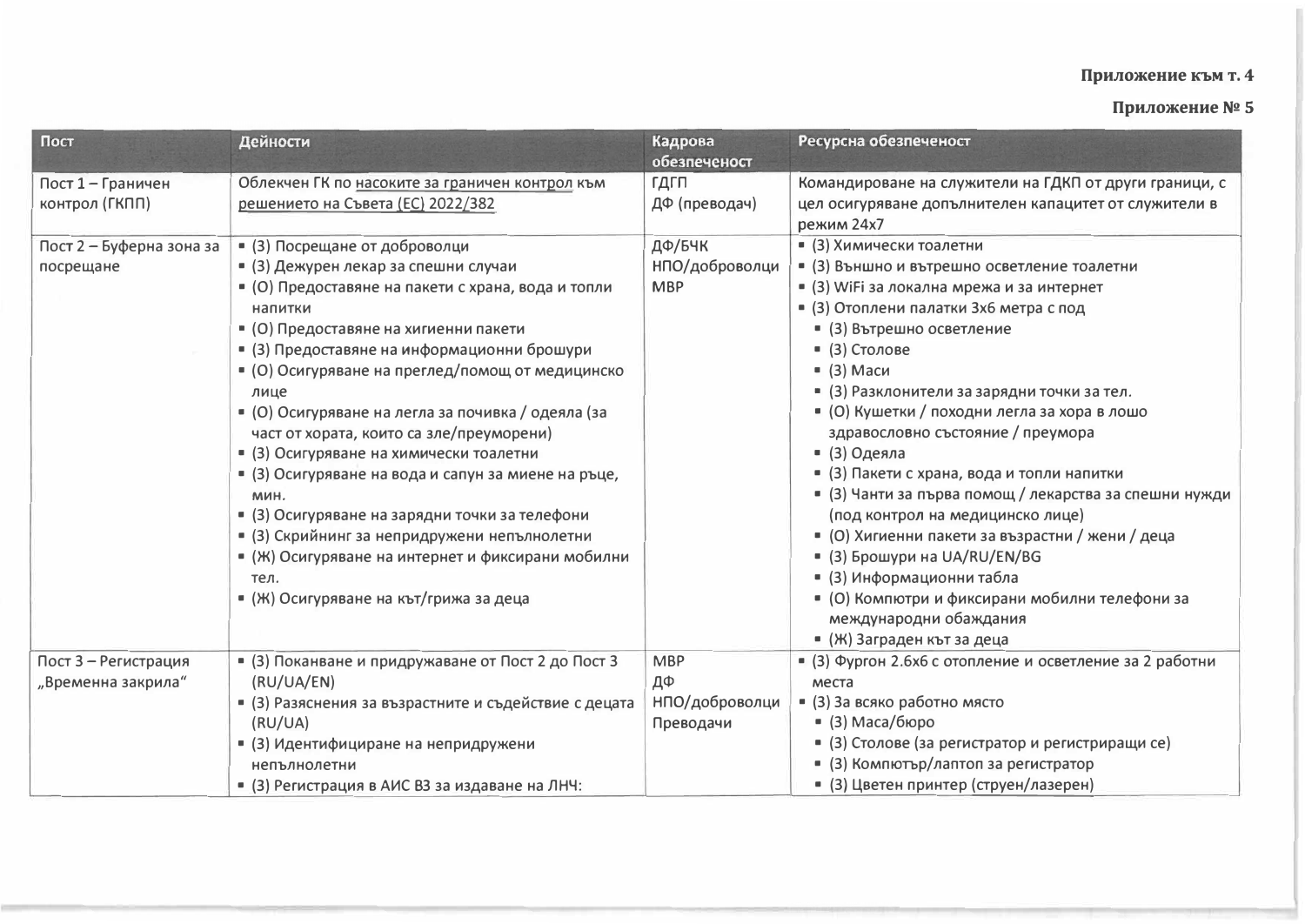| Пост | Дейности                                                                                                                                                                                                                                                                                                                                                                                                                                                                                                                                                                                                                                                                                                                                                                                                                                                                                                                                                                                                                                                                                                                                                                                                            | Кадрова<br>обезпеченост | Ресурсна обезпеченост                                                  |
|------|---------------------------------------------------------------------------------------------------------------------------------------------------------------------------------------------------------------------------------------------------------------------------------------------------------------------------------------------------------------------------------------------------------------------------------------------------------------------------------------------------------------------------------------------------------------------------------------------------------------------------------------------------------------------------------------------------------------------------------------------------------------------------------------------------------------------------------------------------------------------------------------------------------------------------------------------------------------------------------------------------------------------------------------------------------------------------------------------------------------------------------------------------------------------------------------------------------------------|-------------------------|------------------------------------------------------------------------|
|      | • (3) запис на идентификационни данни на<br>възрастни и деца - имена (LAT/CYR), дата на<br>раждане, националност, данни от лични<br>документи, цифрова снимка и пр.<br>• (О) снемане на биометрия в АИС ВЗ (2 отпечатька)<br>– НЕ Евродак<br>• (3) генериране на ЛНЧ и издаване на временен<br>регистрационен документ (ламиниран картон) с<br>разпечатана снимка и QR код с номер на<br>документа<br>• (3) Регистрация в АИС ВЗ за посрещане на<br>последващи социални, здравни, логистични,<br>настанителни/жилищни, образователни и<br>трудоустроителни нужди:<br>• (3) събиране и запис на данни за роднини /<br>разделени членове на семейства<br>■ (3) събиране и запис на данни за здравен статус<br>(моментно състояние, травми, хронични<br>заболявания)<br>• (3) събиране и запис на данни за психологически<br>статус<br>• (3) събиране и запис на данни за<br>планирана/желана дестинация, възможност за /<br>нужда от настаняване, данни за контакт на<br>роднини/приятели/посрещачи/място за<br>настаняване<br>• (О) събиране и запис на данни за финансова<br>обезпеченост (кеш / карти / порядък)<br>■ (О) събиране и запис на данни за желание за<br>трудоустрояване / образование / специалност / |                         | • (3) Ламинатор<br>• (3) Уеб камера 1080р<br>• (О) Четец за отпечатъци |
|      | опит / владеене на езици<br>■ (О) събиране и запис на данни за нужда за<br>включване на децата в образователната система                                                                                                                                                                                                                                                                                                                                                                                                                                                                                                                                                                                                                                                                                                                                                                                                                                                                                                                                                                                                                                                                                            |                         |                                                                        |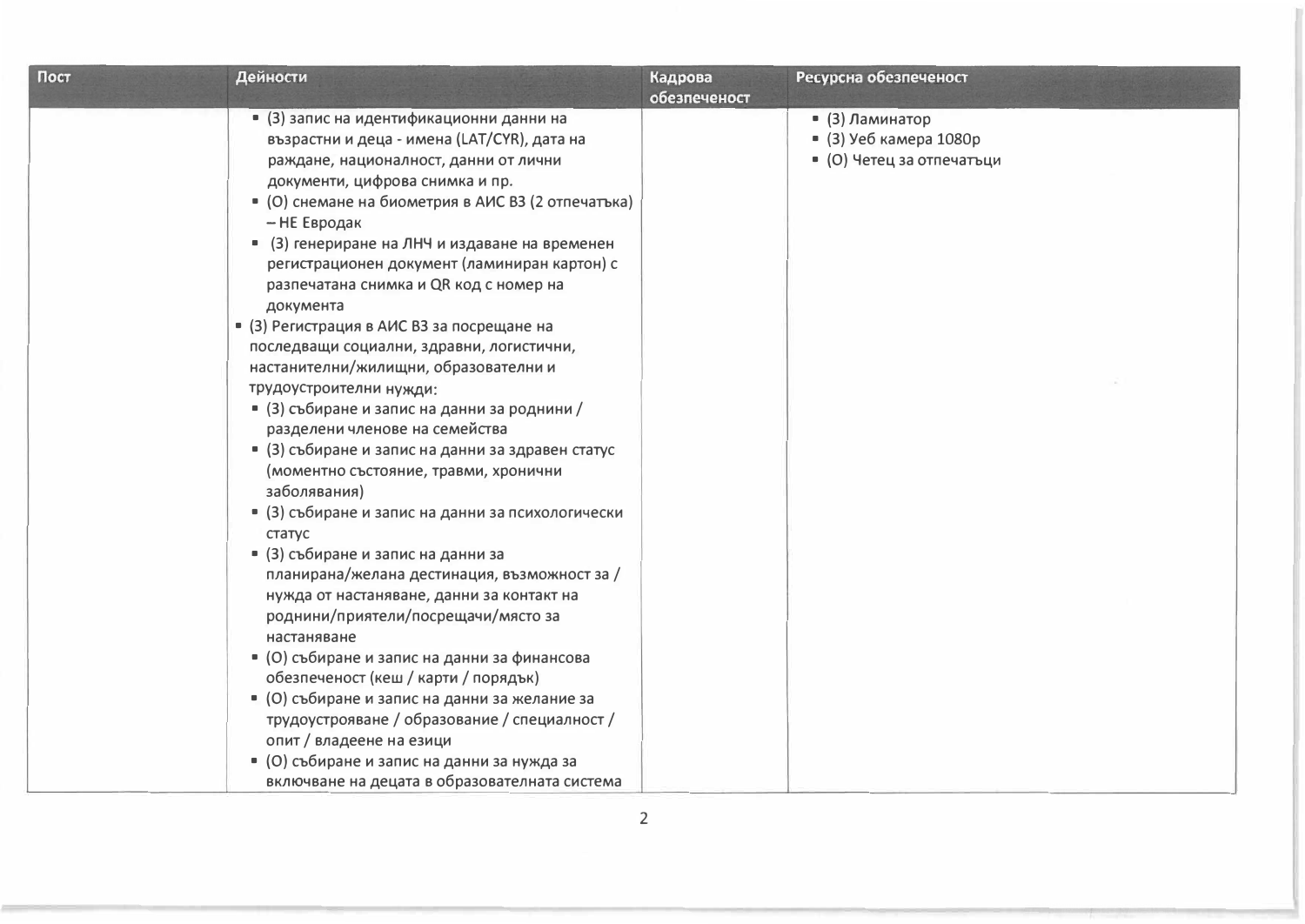| Пост                              | Дейности                                                                                                                                                                                                                                                                                                                                                                                                                                                                                                                                                                                                                                                                                                                                                                                                                                                                                                                                                                                                                                                                                                                                                                                                                                                                                                                                                                                                                             | Кадрова<br>обезпеченост                            | Ресурсна обезпеченост                                                                                                                                                                                                                                                                                                                                                                                                                                |
|-----------------------------------|--------------------------------------------------------------------------------------------------------------------------------------------------------------------------------------------------------------------------------------------------------------------------------------------------------------------------------------------------------------------------------------------------------------------------------------------------------------------------------------------------------------------------------------------------------------------------------------------------------------------------------------------------------------------------------------------------------------------------------------------------------------------------------------------------------------------------------------------------------------------------------------------------------------------------------------------------------------------------------------------------------------------------------------------------------------------------------------------------------------------------------------------------------------------------------------------------------------------------------------------------------------------------------------------------------------------------------------------------------------------------------------------------------------------------------------|----------------------------------------------------|------------------------------------------------------------------------------------------------------------------------------------------------------------------------------------------------------------------------------------------------------------------------------------------------------------------------------------------------------------------------------------------------------------------------------------------------------|
|                                   |                                                                                                                                                                                                                                                                                                                                                                                                                                                                                                                                                                                                                                                                                                                                                                                                                                                                                                                                                                                                                                                                                                                                                                                                                                                                                                                                                                                                                                      |                                                    |                                                                                                                                                                                                                                                                                                                                                                                                                                                      |
| Пост 4 - Буферна зона за<br>триаж | • (3) Придружаване от Пост 3 до Пост 4 (RU/UA/EN)<br>• (3) Разяснения за възрастните по отношение на<br>транспорт и настаняване, съдействие с децата<br>(RU/UA)<br>• (3) Хора със собствен индивидуален транспорт<br>• (О) Проверка в АИС ВЗ за подходящи места за<br>настаняване в предпочитана дестинация (за<br>запълване на наличните малки места за<br>настаняване)<br>• (О) Насочване към място за настаняване в<br>предпочитаната дестинация<br>• (3) Хора с групов транспорт нает до дестинация във<br>вътрешността на страната<br>• (О) Проверка в АИС ВЗ и по телефон за свободни<br>места за настаняване в планираната дестинация<br>• (3) Насочване към конкретно място за<br>настаняване (в планираната дестинация или при<br>липса на места, към най-близката дестинация със<br>свободни места) с приоритет към по-големите<br>места за настаняване за опростяване на<br>логистиката<br>• (3) Хора без транспорт (преминали ДГ пеша)<br>■ (3) Проверка в АИС ВЗ и по телефон за свободни<br>места за настаняване в най-близка дестинация /<br>най-подходяща дестинация (на база на отделни<br>критерии и процедура, съобразено с наличен<br>вътрешен транспорт по маршрути)<br>• (3) Асоцииране на групи лица по транспортни<br>средства / маршрути (без разделяне на семейства<br>и деца от настойници/придружители) и<br>разпечатване на "билети" (дестинация, място за<br>настаняване, ДКН на транспортно средство) | ДФ / НПО /<br>доброволци<br>Транспортни<br>агенти? | • (3) Палатка 3х6 с отопление и осветление<br>• (3) WiFi за локална мрежа и за интернет<br>• (3) За всяко работно място за триаж<br>$(3) Maca/6$ юро<br>• (3) Столове (за логистик и регистрирани)<br>• (3) Компютър/лаптоп за логистик<br>• (3) Мобилен безжичен баркод скенер<br>• (О) Палатка 3х6 с отопление и осветление с легла, маси,<br>столове за по-продължително настаняване (буфериране<br>за по-дълъг срок до осигуряване на транспорт) |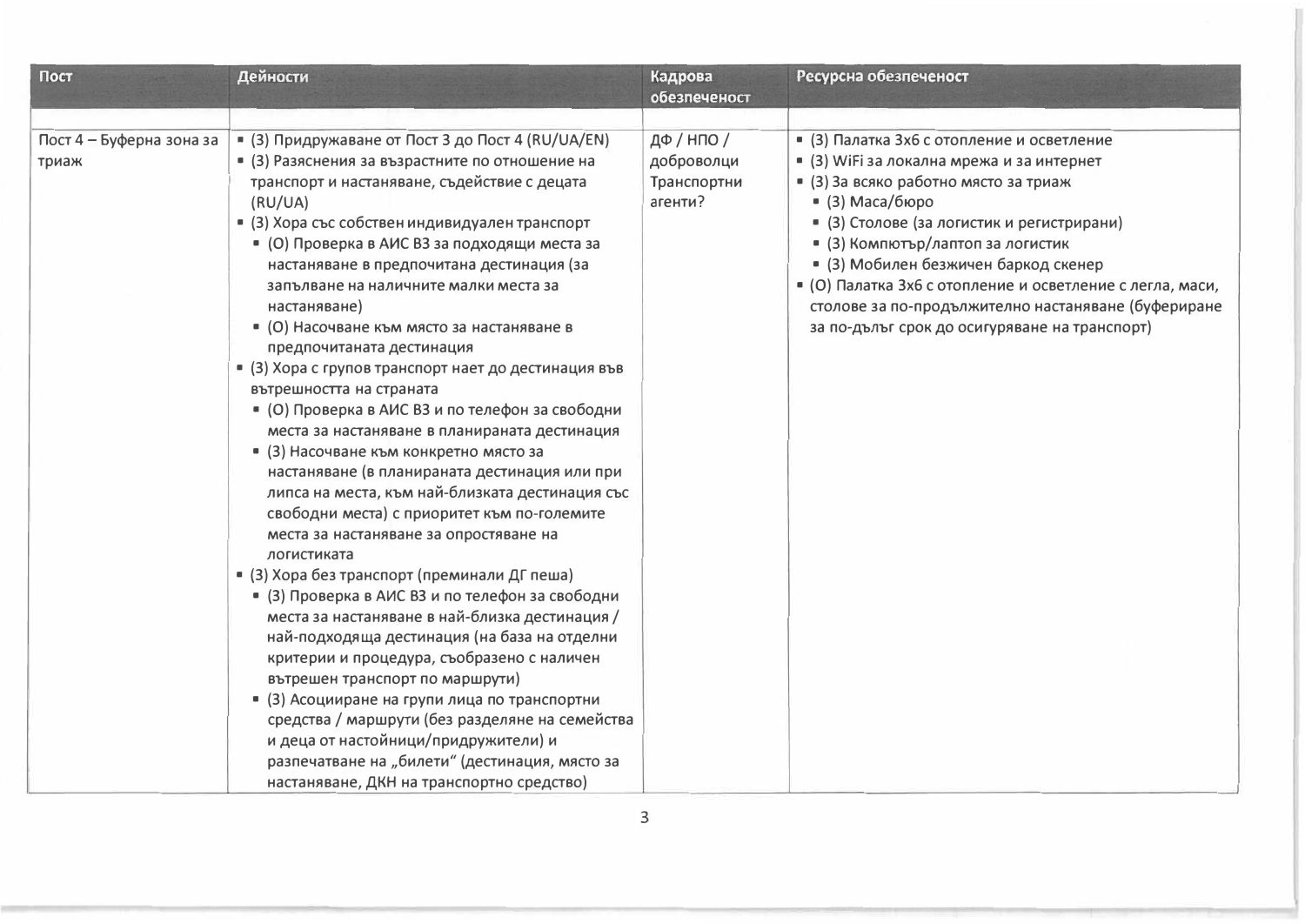| Пост                                                        | Дейности                                                                                                                                                                                                                                                                                                                                                  | Кадрова<br>обезпеченост             | Ресурсна обезпеченост                                                                                                                                                                                                                                                                                                                                  |
|-------------------------------------------------------------|-----------------------------------------------------------------------------------------------------------------------------------------------------------------------------------------------------------------------------------------------------------------------------------------------------------------------------------------------------------|-------------------------------------|--------------------------------------------------------------------------------------------------------------------------------------------------------------------------------------------------------------------------------------------------------------------------------------------------------------------------------------------------------|
|                                                             | • (О) Настаняване за изчакване до<br>осигуряване/пристигане на транспорт<br>• (3) Транспорт по маршрут до дестинации/места за<br>настаняване                                                                                                                                                                                                              |                                     |                                                                                                                                                                                                                                                                                                                                                        |
| Пост 5 - Буферна зона за<br>задържане                       | • (3) Придружаване от Пост 1 до Пост 5 с охрана<br>• (3) Настаняване за изчакване до регистрация в<br>Евродак                                                                                                                                                                                                                                             | <b>MBP</b>                          | • (3) Оградена зона с метални прегради<br>• (3) Силно външно осветление<br>• (3) Палатка 3х6 с отопление и осветление<br>• (3) Охрана (физическа и техническа)                                                                                                                                                                                         |
| Пост 6 - Регистрация<br>"Международна<br>закрила" / Евродак | • (3) Придружаване от Пост 5 до Пост 6 (RU/UA/EN) с<br>охрана<br>• (3) Регистрация в Евродак:<br>• Снемане на биометрия (10 пръстови отпечатъка)<br>• (3) Регистрация в АИС "Бежанци" на:<br>• (3) запис на идентификационни данни на<br>възрастни - имена (LAT/CYR), дата на раждане,<br>националност, данни от лични документи,<br>цифрова снимка и пр. | ДАБ/МВР                             | • (3) Фургон 2.6х6 с отопление и осветление за 2 работни<br>места<br>• (3) За всяко работно място<br>$(3) Maca/6$ юро<br>• (3) Столове (за регистратор и регистриращи се)<br>• (3) Компютър/лаптоп за регистратор / Евродак станция<br>• (3) Цветен принтер (струен/лазерен)<br>$(3)$ Ламинатор<br>$(3)$ Уеб камера 1080р<br>• (О) Четец за отпечатъци |
| Пост 7 - Сигурна зона за<br>транспорт                       | • (3) Придружаване от Пост 6 до Пост 7 с охрана<br>• (3) Настаняване за изчакване до осигуряване на<br>транспорт<br>• (3) Проверка по телефон за свободни места за<br>настаняване в най-близък Временен приемателен<br>център, в който има свободни места.<br>• (3) Транспорт по маршрут до най-близък РЦ със<br>свободни места.                          | Областен<br>управител<br><b>MBP</b> | • (3) Палатка 3х6 с отопление и осветление<br>• (3) За всяко работно място за транспорт<br>$(3) Maca/6$ юро<br>• (3) Столове (за логистик и регистрирани)<br>(3) Охрана (физическа и техническа)                                                                                                                                                       |

Забележка. Лицата, допуснати до територията на страната с валидни документи за самоличност, могат да бъдат регистрират в АИС ВЗ и да им се издава временен регистрационен документ за временна закрила в ОДМВР/СДВР и териториалните поделения на ДАБ при МС.